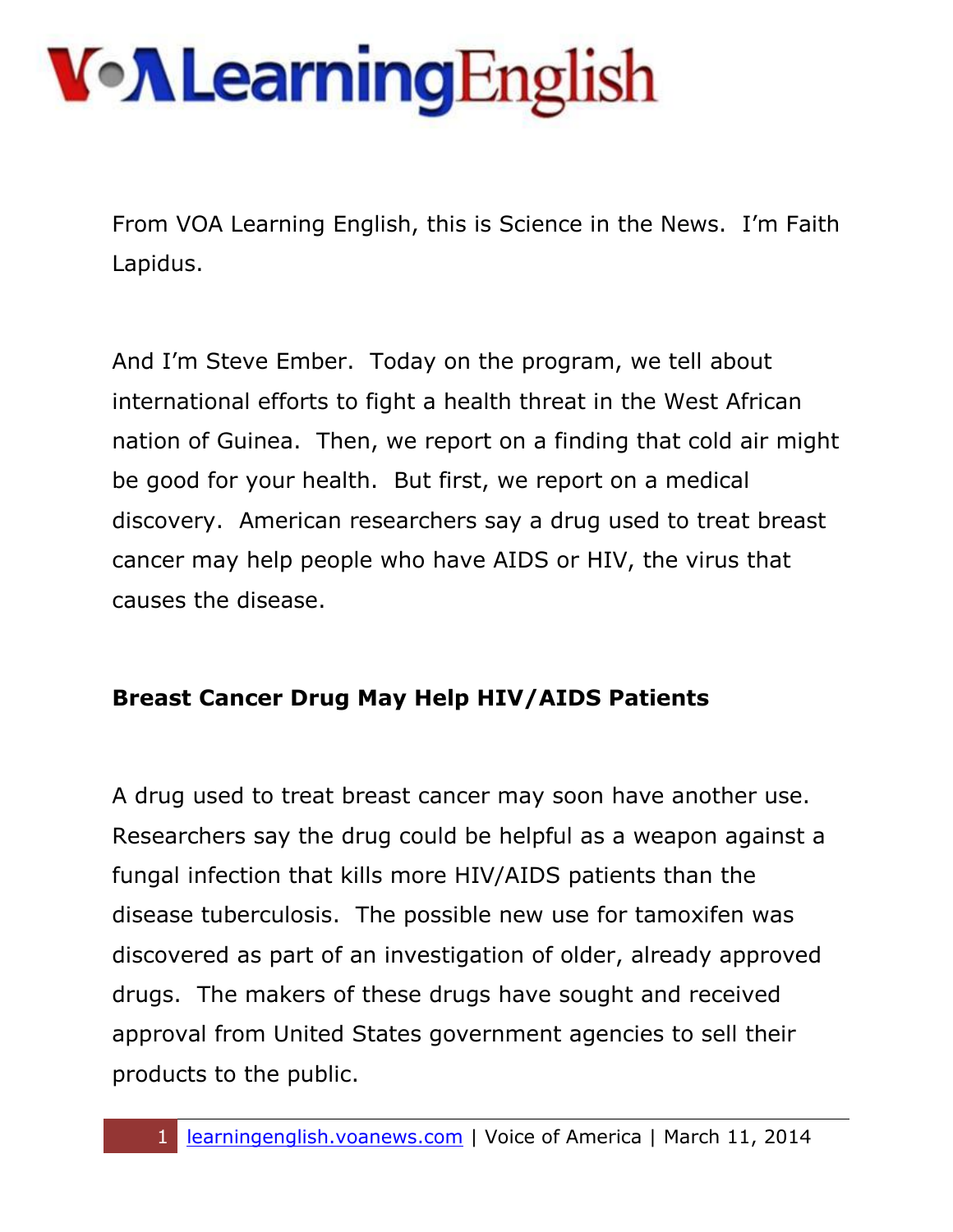Health experts estimate that a fungus called Cryptococcus infects about one million people worldwide every year. The fungal infection is called Cryptococcosis. It is especially deadly for people living with AIDS, Acquired Immune Deficiency Syndrome. Most of the infections take place in African countries south of the Sahara Desert. Ninety percent of the people who have AIDS live in those countries.

Damian Krysan is an infectious diseases specialist at the University of Rochester in New York State. He says Cryptococcosis can lead to meningitis, a life-threatening infection of the covering of the brain and spinal cord.

"It currently kills on the order of three-quarters of a million people a year, primarily again in resource-limited regions with high rates of HIV/AIDS."

Two costly drugs are commonly used to treat the fungal infection. But they are not commonly available in developing countries. And they are difficult to give to patients, because they must be injected into a person's blood.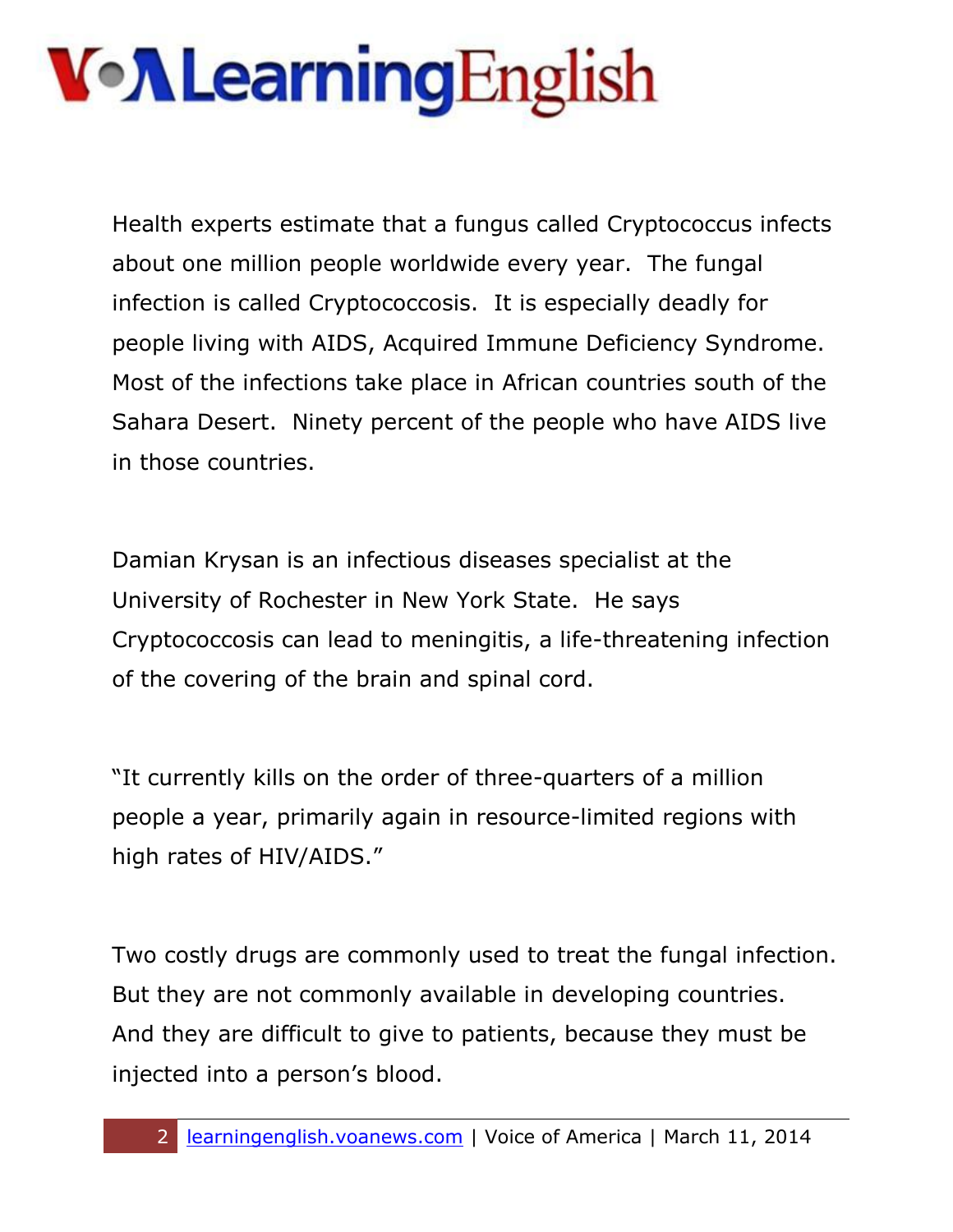Experts say that even under the best conditions, 10 to 20 percent of those who receive this treatment will die. Another drug is often used in poor countries to fight Cryptococcosis. But the drug only slows the growth of the infection.

Some researchers are investigating whether drugs already approved for one condition might be useful against another. Dr. Krysan and other researchers examined about 2,000 drugs and combinations of drugs for ones that could kill Cryptococcus.

They found one – tamoxifen, a drug that has been used for years to treat women with breast cancer. Dr. Krysan says tamoxifen is not pricey and seems to help patients in a number of ways.

"Can be given orally to patients, which is what we needed. And Cryptococcus causes a brain infection essentially. And so we needed that drug to get to the brain. And tamoxifen actually crosses into the central nervous system very effectively and even accumulates to levels above what we see in the blood."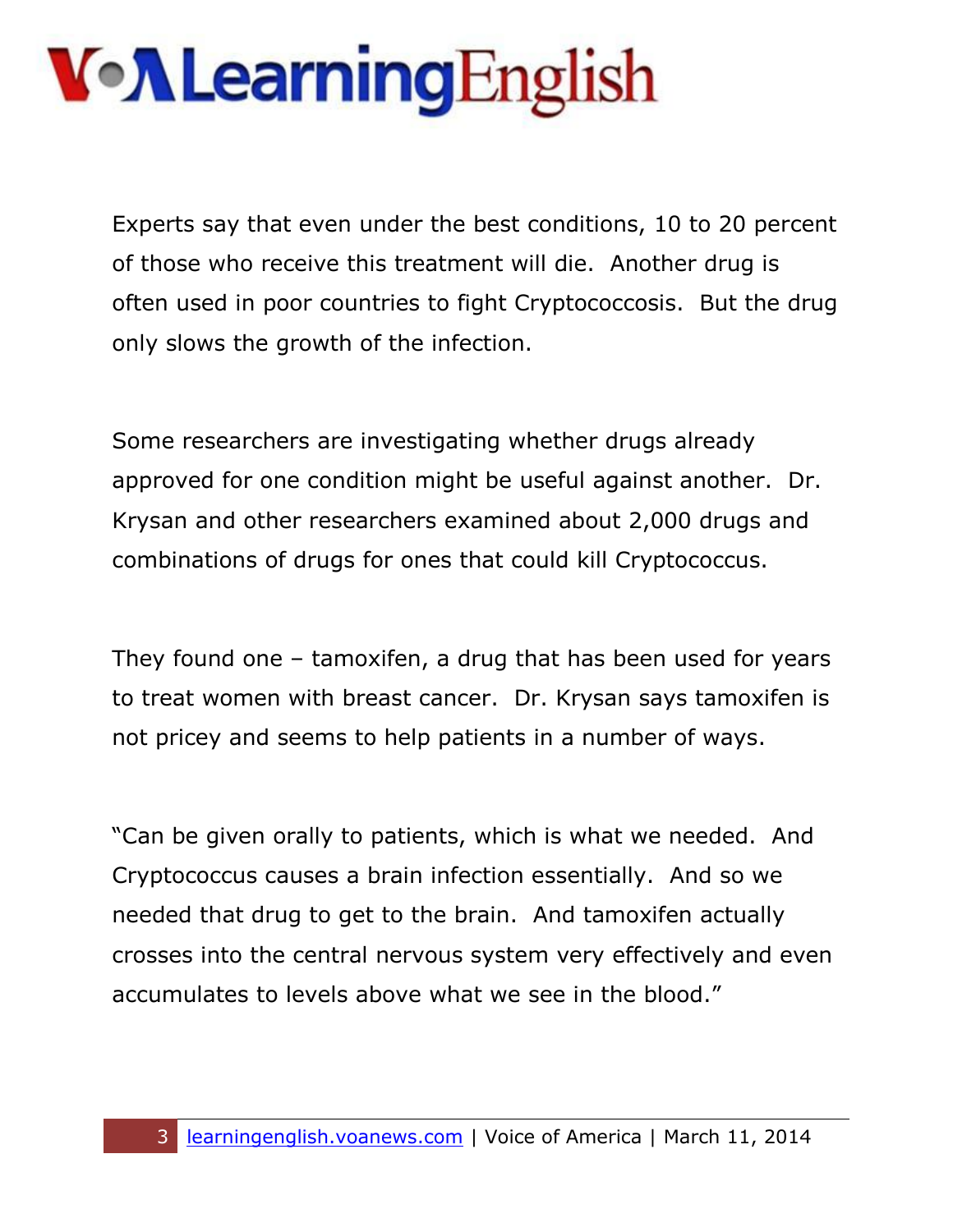# VollearningEnglish

Dr. Krysan published a report on his findings in the journal mBio. He says tamoxifen is most effective against the fungal infection when it is combined with the drug that is already used to treat Cryptococcosis in poor countries.

More tests are still needed. But because both drugs are already approved, human testing will follow soon.

#### **Aid Groups in Guinea Fighting Measles Outbreak**

Mass emergency vaccination programs were launched in Guinea recently to control a growing health threat -- measles. Doctors Without Borders and the United Nations Children's Fund announced the vaccination campaigns last month. The two groups planned to work with Guinea's Ministry of Health to vaccinate more than two million children against measles. All the boys and girls are between the ages of six months and 10 years.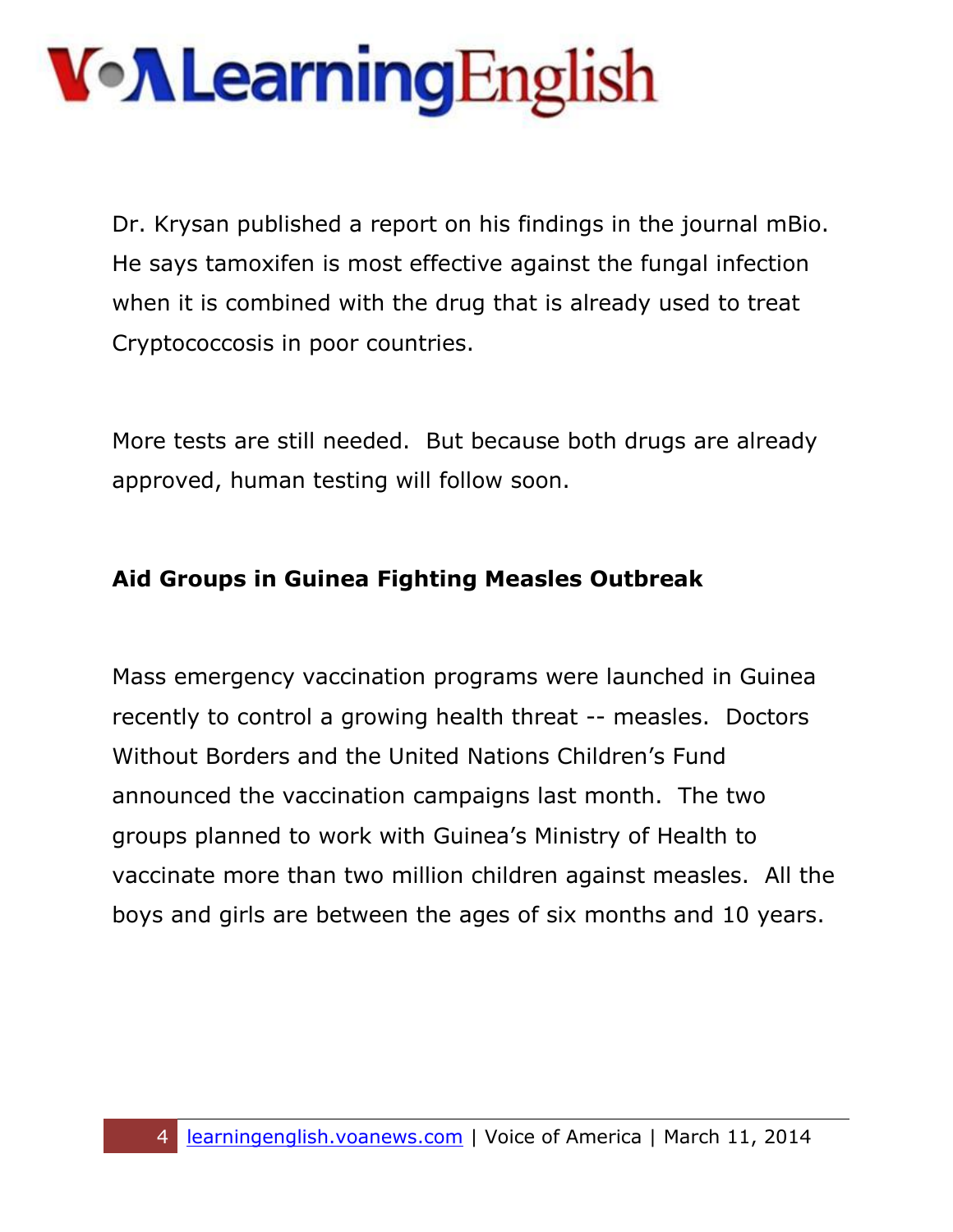The World Health Organization warns that measles is one of the mostly highly-infectious diseases. WHO experts say measles is a leading cause of death among children. The cause is a fastspreading virus.

The measles outbreak in Guinea began in December. A short time later, the government declared measles an epidemic. This means it has infected many people over a short period. The last measles outbreak in Guinea was in 2009. At that time, the disease infected more than 4,000 children and caused 10 deaths.

Most cases of measles are curable. But health experts say vaccination is the best way to keep the number of deaths low.

In February, Doctors Without Borders reported that not enough children had received vaccinations that include protection against measles. It said fewer than 80 percent of children living in the capital Conakry had received such vaccines. Only 37 percent of all children in Guinea were vaccinated.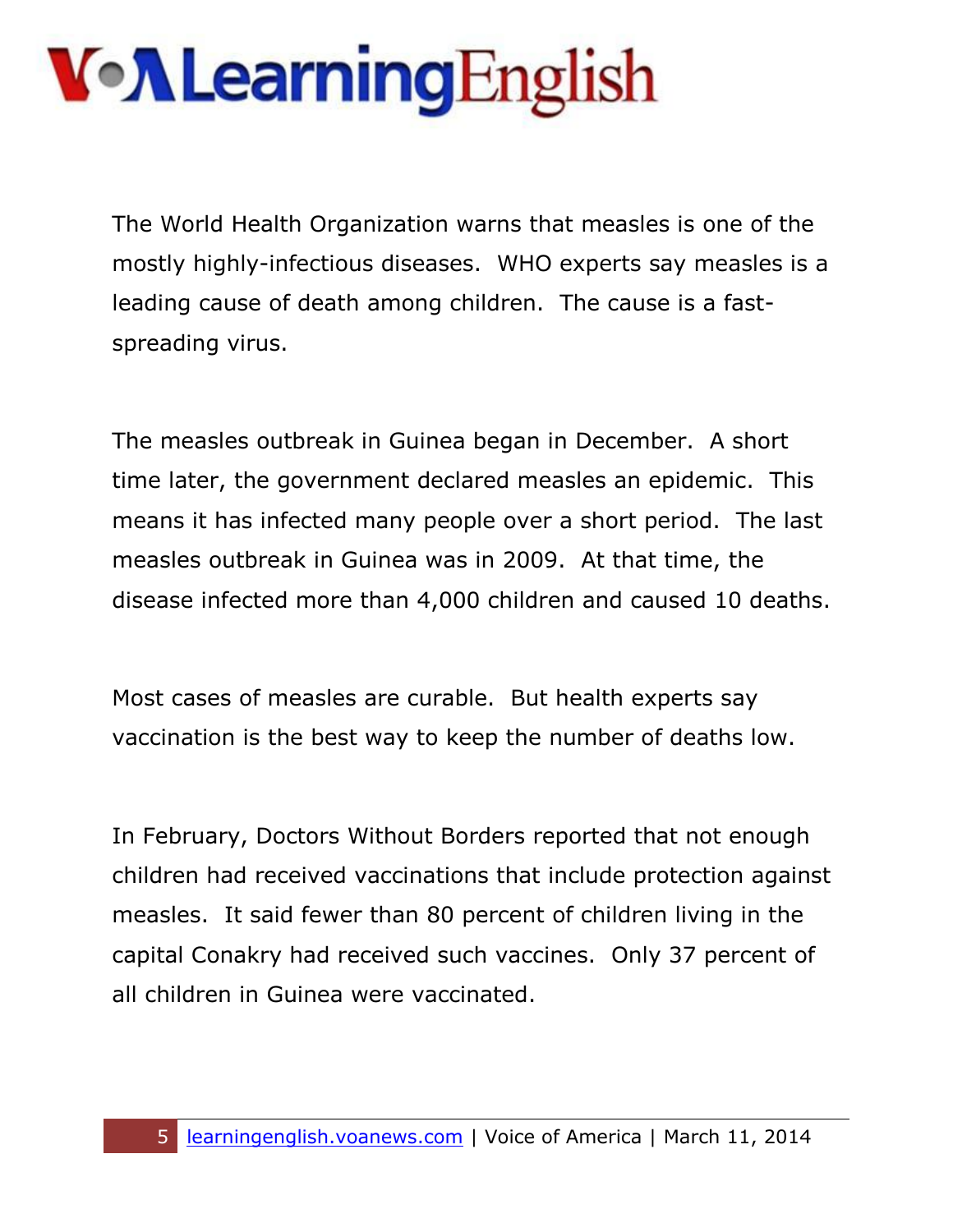Dr. Renaldo Ortunio works for Doctors Without Borders. He says even a single case of measles is one too many.

"Measles is a preventable disease by vaccine, so you shouldn't have an epidemic, an outbreak in this country. But unfortunately, there are some weaknesses at the Ministry of Health, in the regular vaccinations and of course, with this lack of vaccination among children, we see an outbreak every three to four years, which is the case currently in Conakry."

Health officials have been urging parents to watch their children for signs of measles: high body temperature, redness in the eyes, white areas on the mouth, and skin discoloration on the face and neck.

#### **Shivering Could Help Burn Body Fat**

North America was in a deep freeze this winter. Cold air from the Arctic led to record low temperatures in some areas. But now, a new study has found that all that cold air may actually be good for your health.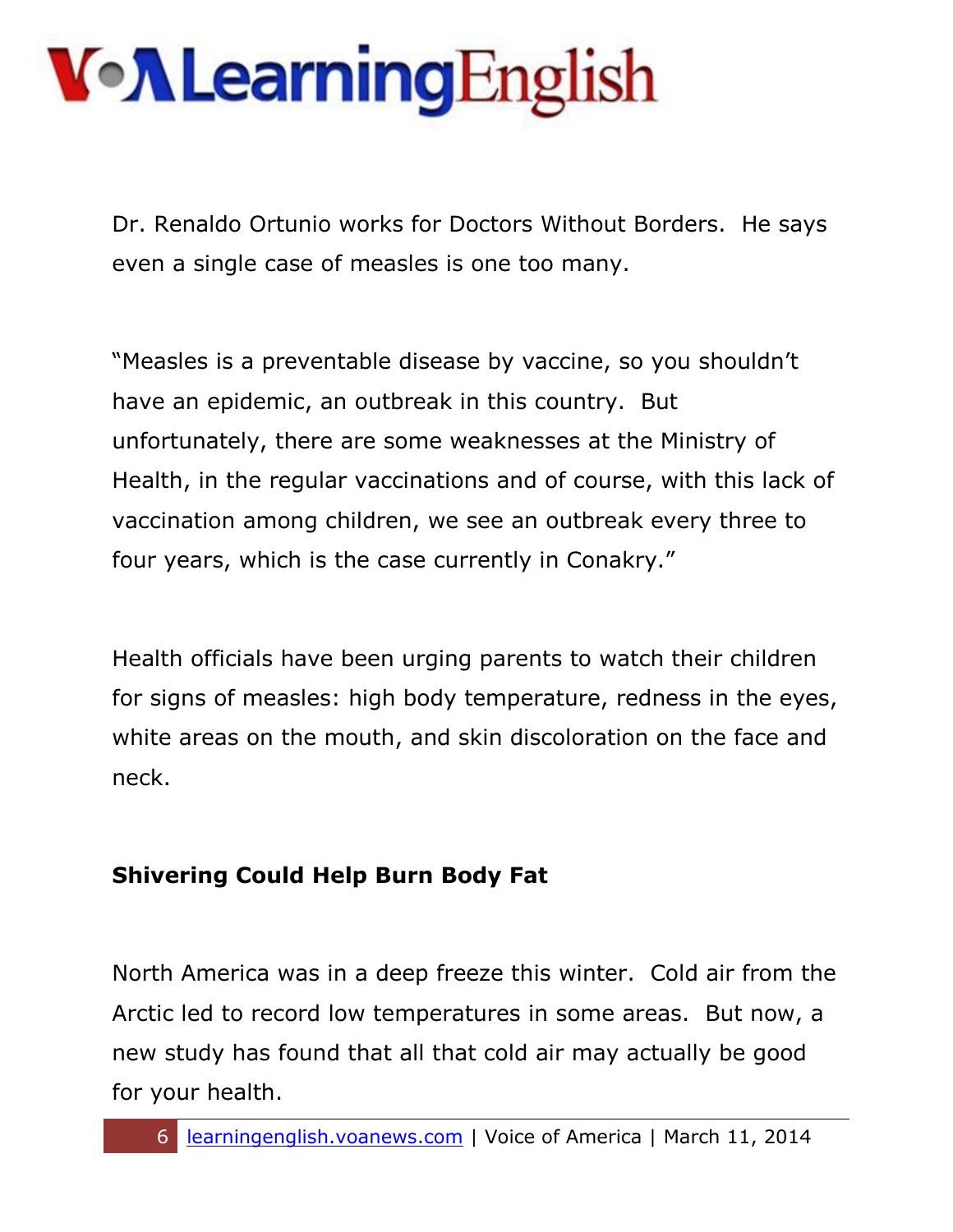It was so cold in Chicago, Illinois last month that people were being warned to stay inside. Paige Worthy was born and lives in the place that Americans call The Windy City. She says this was the worst winter she can remember.

"It actually hurt to breathe in because the air is so cold that I actually have to cover my mouth with a scarf to keep my lungs from actually hurting."

Shivering is an involuntary response to cold. It is the subject of a new study published in the journal Cell Metabolism. Researchers say they found that shivering or shaking causes the body to release a natural hormone called irisin. The hormone activates brown fat -- the good fat in your body that burns calories and helps to support weight loss.

Francesco Celi of Virginia Commonwealth University was the lead writer of a report about the study. He says irisin has another important role.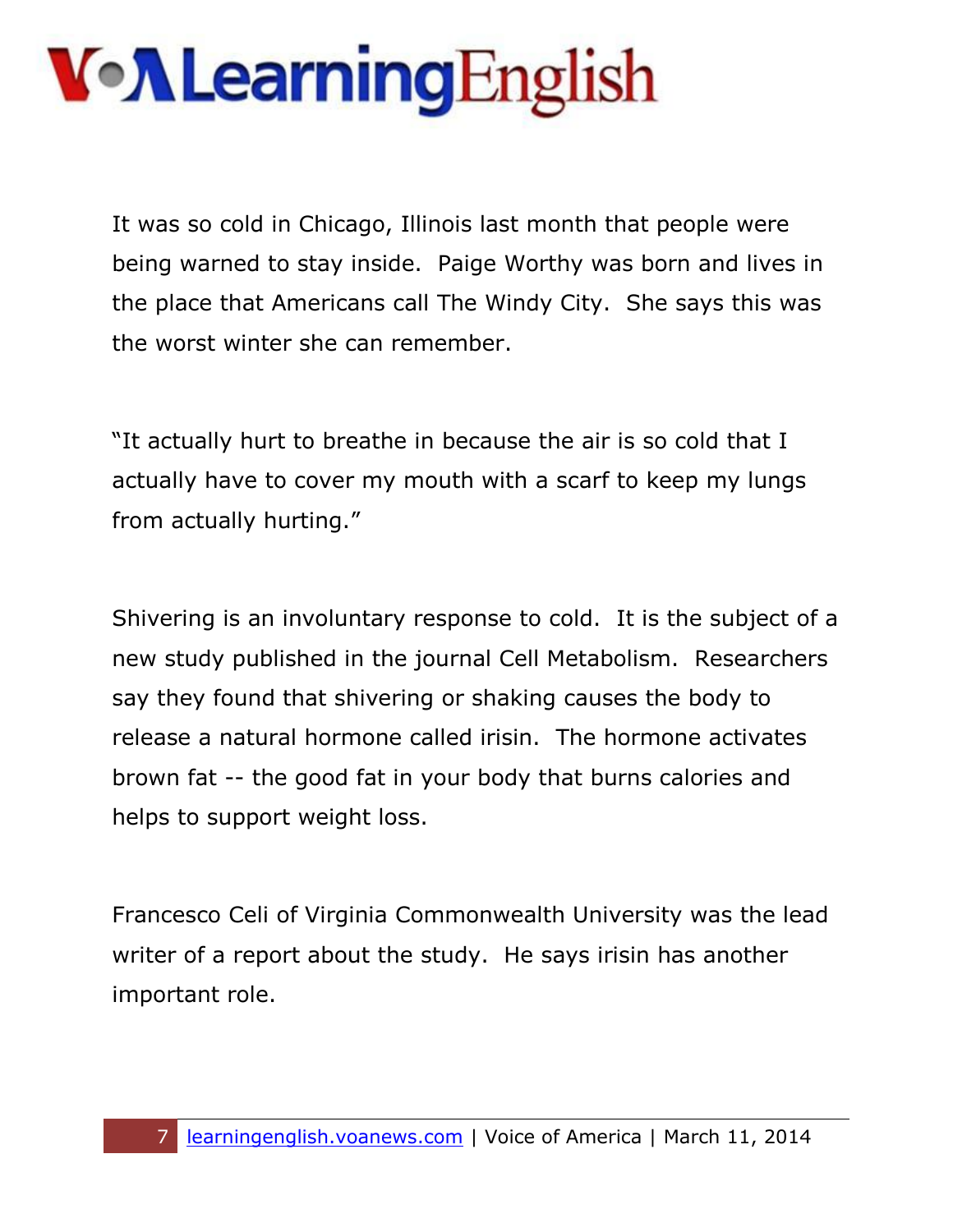"Indeed the purpose of brown fat is maintaining the core temperature, so the temperature of the body whereby all the vital functions can be active and normal."

Dr. Celi worked with researchers at the US National Institutes of Health, in Bethesda, Maryland. They already knew the body produces irisin when we do physical exercise. When we exercise, our muscles contract, or change in size, like they do when we shiver. The NIH researchers believe human ancestors developed the ability to shiver as a way to survive cold weather.

"This is the last ditch before going into hypothermia and having severe metabolic and life-threatening consequences."

The researchers studied hormonal changes and how the body uses energy in a group of volunteers who exercised. The volunteers were then asked to lie under cooling blankets -- where temperatures were slowly reduced to 12 degrees Celsius.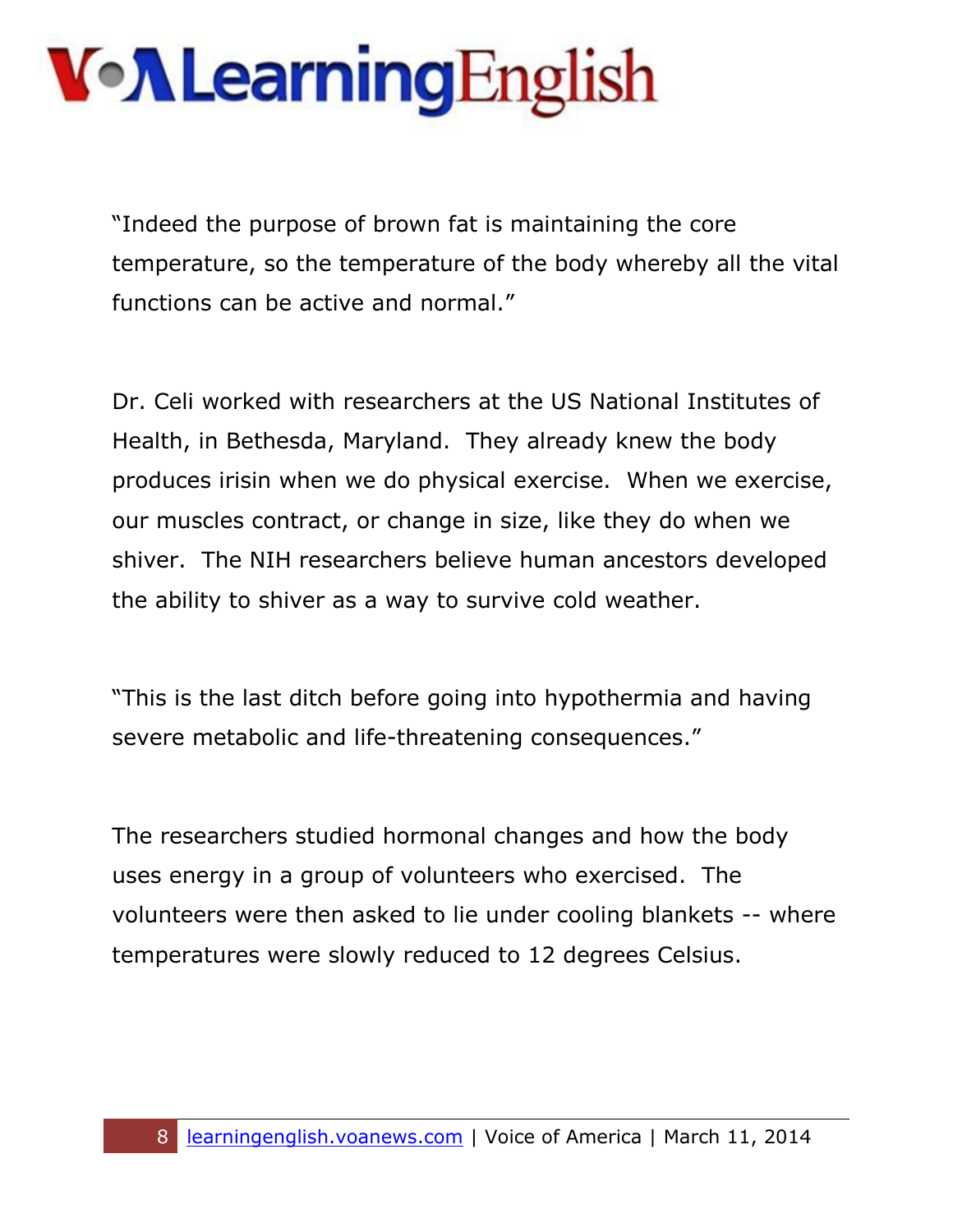"Most of our volunteers shivered at that time and the shivering was anywhere between five and 10 minutes, not more. And, again we drew the blood before and after the study."

The volunteers' bodies produced irisin, but with some surprises.

"The amount of increase in irisin was almost identical to what we observed after one hour of exercise. This first set of experiments validated our initial hypothesis, whereby the maximum stimulation of irisin is probably shivering."

Dr. Celi says understanding how irisin activates brown fat could lead to new drugs to fight diabetes or help overweight individuals.

"It is a short-term effect. We do not know yet the long term consequences of these interventions. So, studies need to be performed to address this very question. We do not know if this is advantageous, which individuals would be more able to gain from intervention."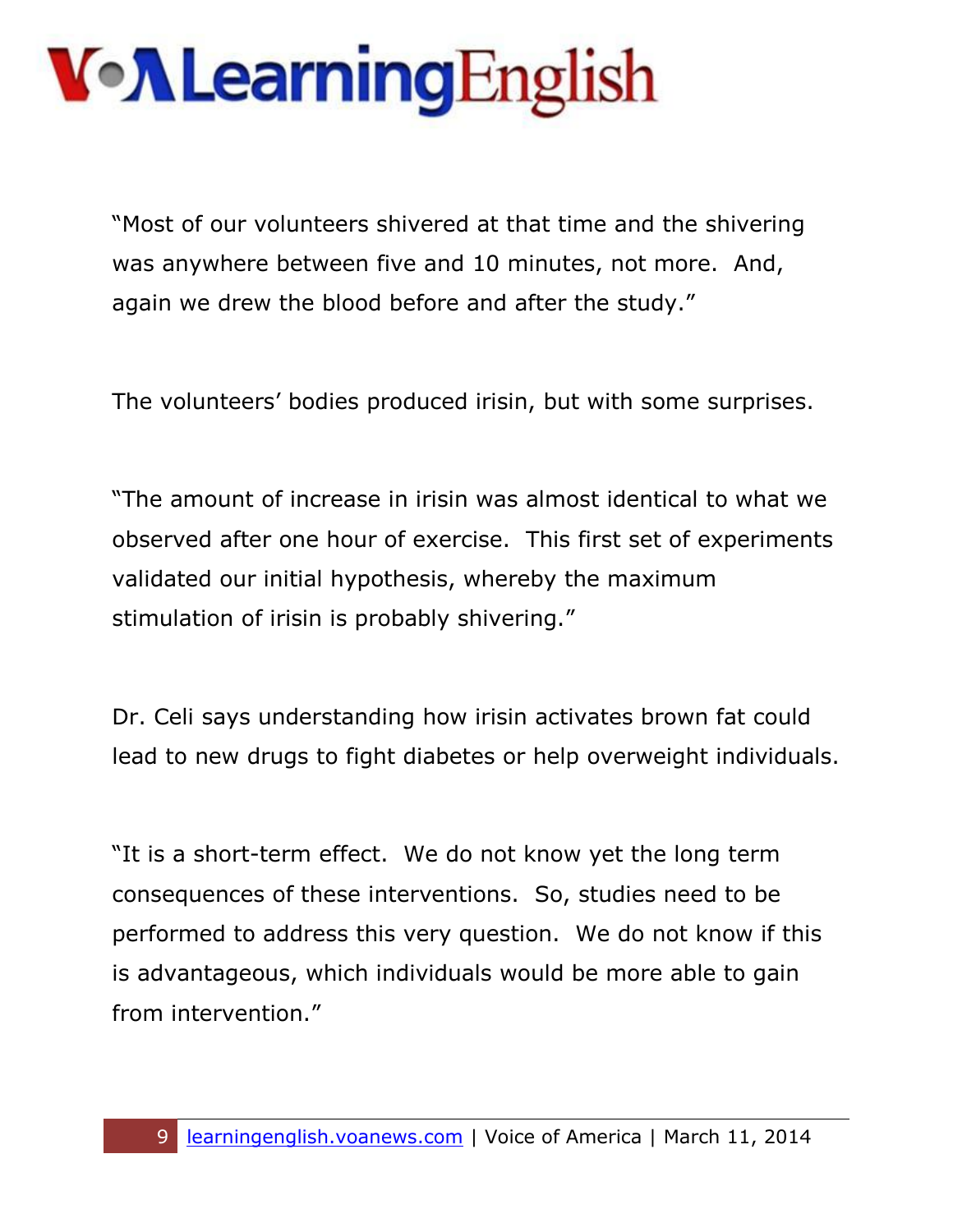Back in Chicago, Paige Worthy is pleased to know that shivering may have a physical benefit. Ms. Worthy works as a fitness trainer. She helps people improve their physical condition. She is not sure she will urge her fitness students to be cold and shiver.

"As a newly-minted spinning instructor, I guess I would say that there are risks that go along with every exercise and every weight loss regimen, but this seems like kind of a perilous way to approach your weight loss, if it is going to be this cold."

Dr. Celi agrees. Just because shivering and exercise have similar effects on the body, he says, that does not mean standing in the cold should replace physical activity.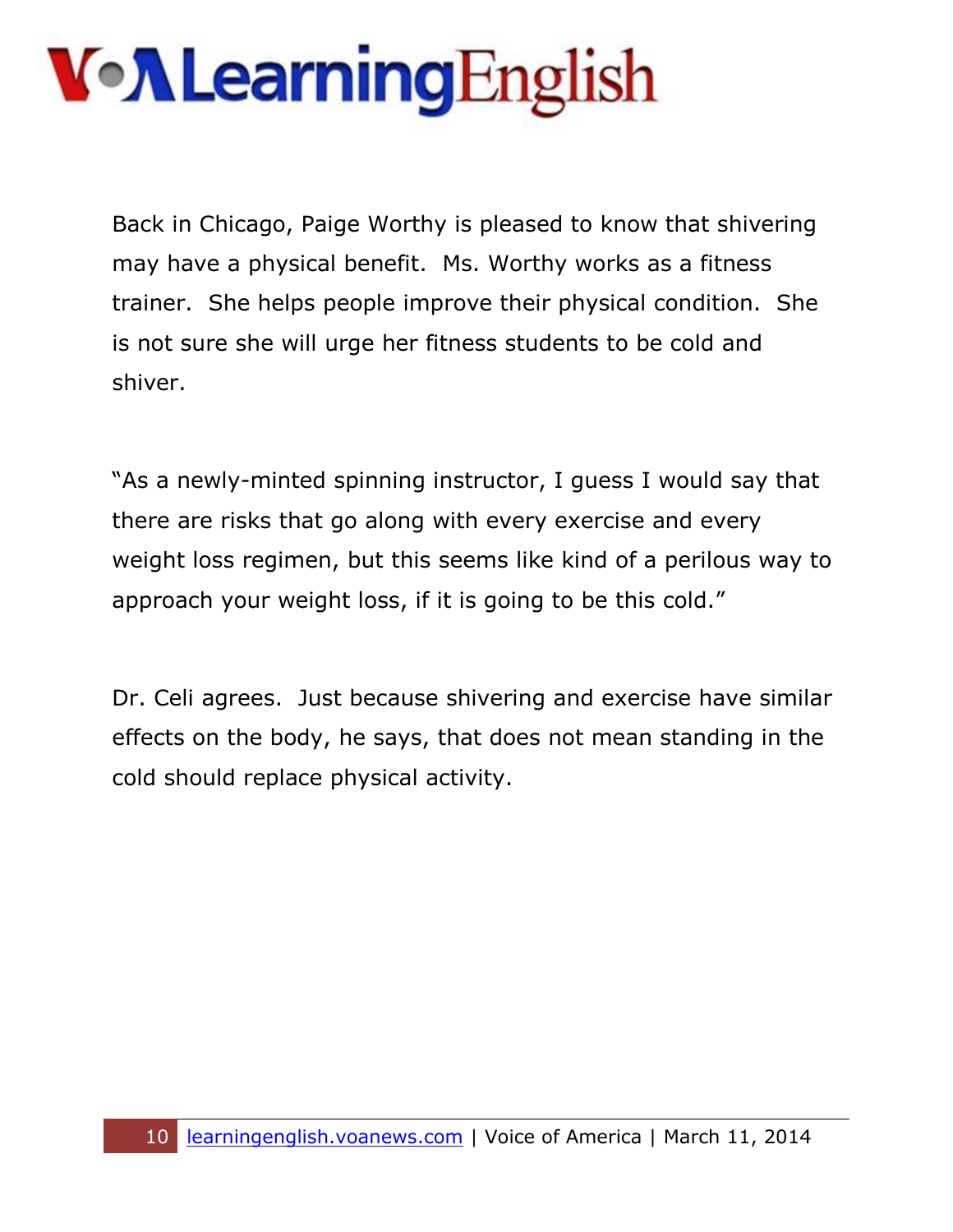This Science in the News was based on reports from VOA reporters Jessica Berman, Jennifer Lazuta and Rosanne Skirble. The program was written by Christopher Cruise, and produced by June Simms. I'm Faith Lapidus.

And I'm Steve Ember. Join us again next week for more news about science on the Voice of America.